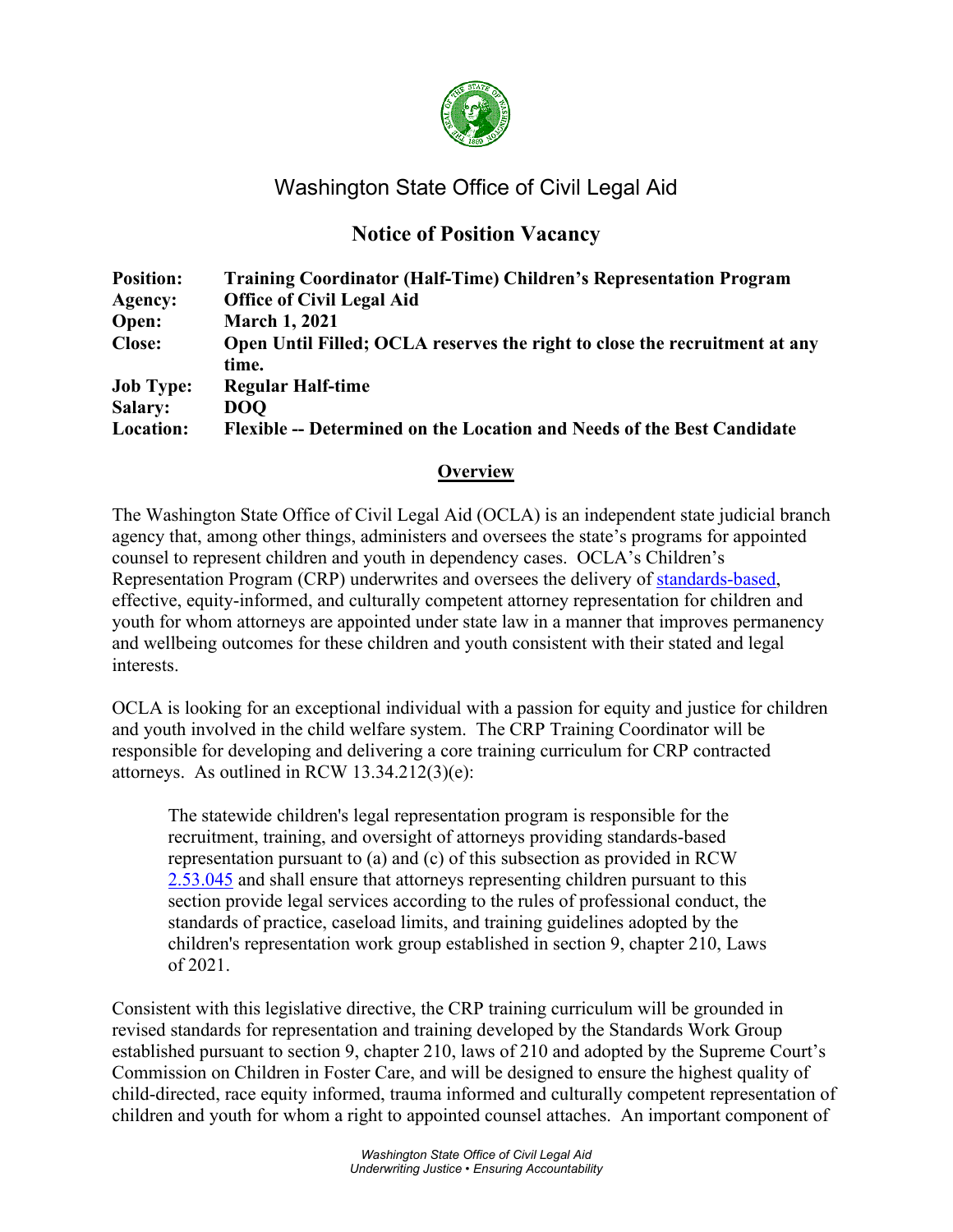CRP Training Coordinator 2/28/2022 Page 2 of 3

this work involves collaborating with stakeholders to ensure that the interests of young people and the efforts to address disproportionality in the child welfare system are prioritized.

OCLA's CRP Program is committed to helping foster fundamental change to Washington State's child welfare and juvenile court practices that have historically and continue to cause disproportionate harms to children and youth of color, who have a range of learning and related disabilities, who are victims of multiple and compounding traumas, and who have never had a legal voice in the process.

## **Duties and Responsibilities**

- Develop and deliver equity-based trainings for contract attorneys that support technical skills and substantive legal advocacy pursuant to the standards of practice, caseload limits, and training guidelines adopted by the Washington State Supreme Court Commission on Children in Foster Care
- Monitor contract attorney compliance with training requirements per contract terms
- Ensure trainings are responsive to the needs of contracted attorneys. The training coordinator will regularly survey current contractors to assess desired training needs.
- Coordinate with the Washington State Bar Association's MCLE Department to secure approval of CLE credits for CRP training
- Promote OCLA-sponsored trainings and other relevant CLEs being provided by other entities to CRP contracted attorneys
- Keep current on emerging legal issues in the child welfare system and other systems impacting child welfare-involved children and youth
- Organize annual regional trainings including both training logistics and content
- Recruit and engage qualified trainers

## **Qualifications**

- Experience and demonstrated competency with adult learning and pedagogy (required)
- JD, educational training certification, or prior experience developing and delivering high quality training to child welfare system professionals (required)
- Experience working within the child welfare system, including working knowledge of superior and juvenile court operations (preferred)
- Cross-cultural experience, especially with BIPOC youth (preferred)
- Excellent organizational skills (required)
- Proficiency in Microsoft Word, Excel, PowerPoint and graphic design software (required)
- Demonstrated understanding of the impact of race, bias, discrimination, and differential treatment of communities disproportionately composed of Black, Indigenous, and people of color, individuals who identify as LGBTQIA or other sexual minorities, individuals with disabilities, immigrants, limited English speaking persons, and others who have been historically disproportionately overrepresented in child welfare and in the law and justice systems (required)